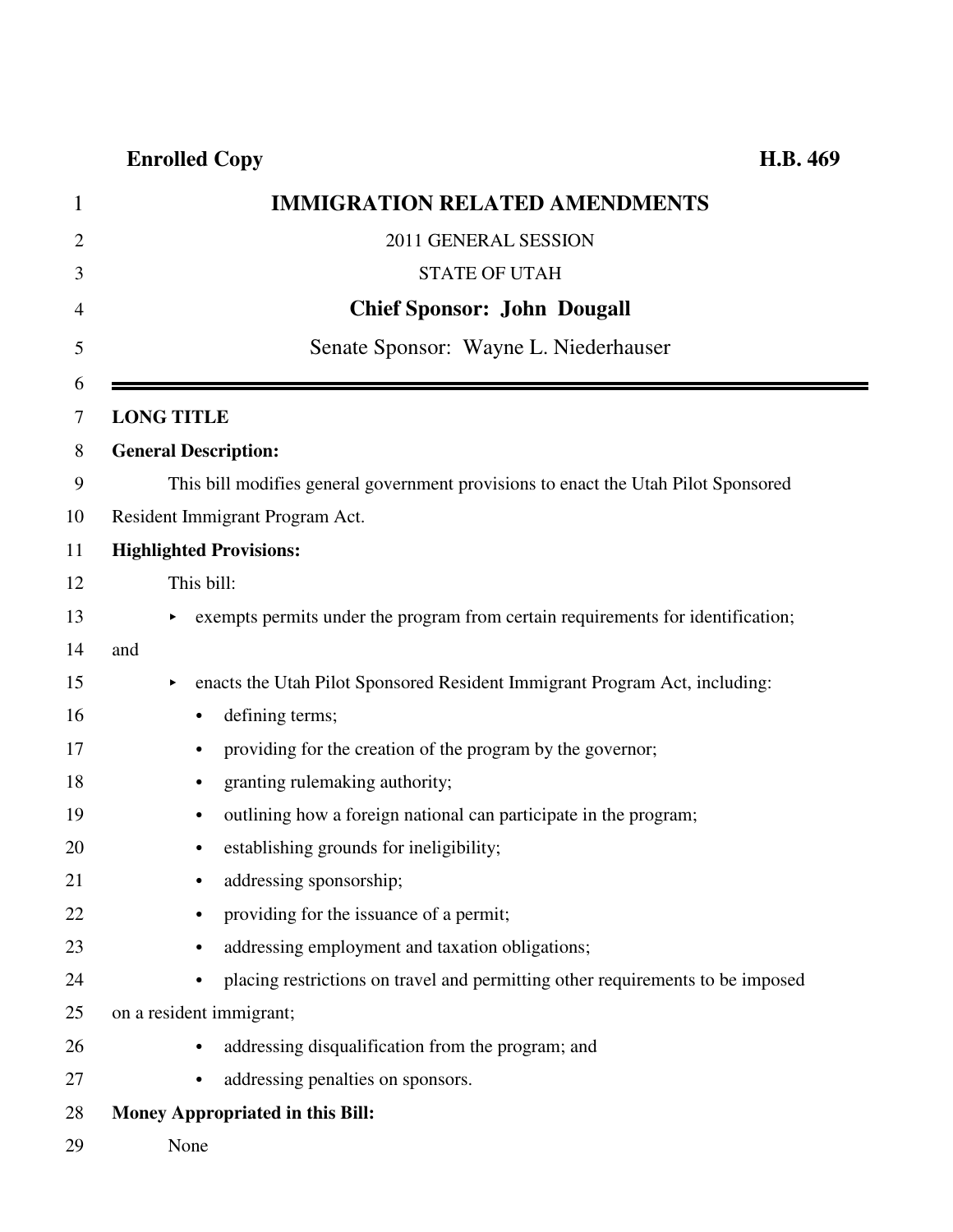| 30 | <b>Other Special Clauses:</b>                                                              |
|----|--------------------------------------------------------------------------------------------|
| 31 | This bill coordinates with H.B. 497, Utah Illegal Immigration Enforcement Act, to          |
| 32 | make substantive amendments.                                                               |
| 33 | <b>Utah Code Sections Affected:</b>                                                        |
| 34 | <b>AMENDS:</b>                                                                             |
| 35 | 63G-11-102, as last amended by Laws of Utah 2010, Chapter 281                              |
| 36 | <b>ENACTS:</b>                                                                             |
| 37 | 63G-12-101, Utah Code Annotated 1953                                                       |
| 38 | 63G-12-102, Utah Code Annotated 1953                                                       |
| 39 | 63G-12-201, Utah Code Annotated 1953                                                       |
| 40 | 63G-12-202, Utah Code Annotated 1953                                                       |
| 41 | 63G-12-203, Utah Code Annotated 1953                                                       |
| 42 | 63G-12-204, Utah Code Annotated 1953                                                       |
| 43 | 63G-12-205, Utah Code Annotated 1953                                                       |
| 44 | 63G-12-206, Utah Code Annotated 1953                                                       |
| 45 | 63G-12-301, Utah Code Annotated 1953                                                       |
| 46 | 63G-12-302, Utah Code Annotated 1953                                                       |
| 47 | <b>Utah Code Sections Affected by Coordination Clause:</b>                                 |
| 48 | <b>76-9-1004</b> , Utah Code Annotated 1953                                                |
| 49 | <b>76-10-2901</b> , as enacted by Laws of Utah 2008, Chapter 26                            |
| 50 |                                                                                            |
| 51 | Be it enacted by the Legislature of the state of Utah:                                     |
| 52 | Section 1. Section 63G-11-102 is amended to read:                                          |
| 53 | 63G-11-102. Creation of identity documents -- Issuance to citizens, nationals, and         |
| 54 | legal permanent resident aliens -- Exceptions.                                             |
| 55 | (1) The following entities may create, publish, or otherwise manufacture an                |
| 56 | identification document, identification card, or identification certificate and possess an |
| 57 | engraved plate or other device for the printing of an identification document:             |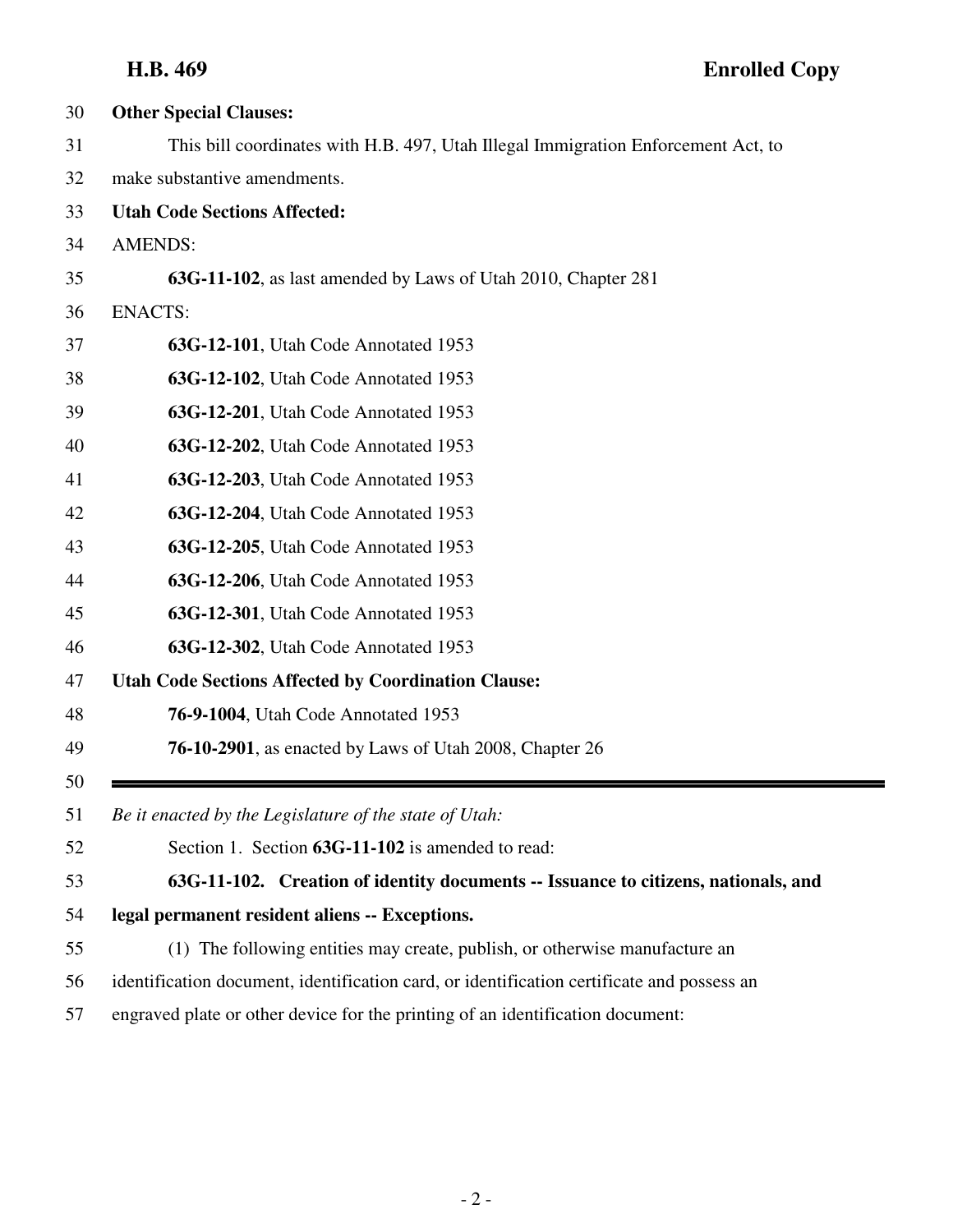| 58 | (a) a federal, state, or local government agency for employee identification, which is              |
|----|-----------------------------------------------------------------------------------------------------|
| 59 | designed to identify the bearer as an employee;                                                     |
| 60 | (b) a federal, state, or local government agency for purposes authorized or required by             |
| 61 | law or a legitimate purpose consistent with the duties of the agency, including such documents      |
| 62 | as voter identification cards, identification cards, passports, birth certificates, and Social      |
| 63 | Security cards; and                                                                                 |
| 64 | (c) a public school or state or private educational institution to identify the bearer as an        |
| 65 | administrator, faculty member, student, or employee.                                                |
| 66 | (2) The name of the issuing entity shall be clearly printed upon the face of the                    |
| 67 | identification document.                                                                            |
| 68 | (3) Except as otherwise provided in Subsections (4) and (5) or by federal law, an entity            |
| 69 | providing an identity document, card, or certificate under Subsection $(1)(b)$ or $(c)$ shall issue |
| 70 | the document, card, or certificate only to:                                                         |
| 71 | (a) a United States citizen;                                                                        |
| 72 | (b) a national; or                                                                                  |
| 73 | (c) a legal permanent resident alien.                                                               |
| 74 | $(4)$ (a) Subsection (3) does not apply to an applicant for an identification document              |
| 75 | who presents, in person, valid documentary evidence of the applicant's:                             |
| 76 | (i) unexpired immigrant or nonimmigrant visa status for admission into the United                   |
| 77 | States;                                                                                             |
| 78 | (ii) pending or approved application for asylum in the United States;                               |
| 79 | (iii) admission into the United States as a refugee;                                                |
| 80 | (iv) pending or approved application for temporary protected status in the United                   |
| 81 | States;                                                                                             |
| 82 | (v) approved deferred action status; or                                                             |
| 83 | (vi) pending application for adjustment of status to legal permanent resident or                    |
| 84 | conditional resident.                                                                               |
| 85 | (b) (i) An entity listed in Subsection (1)(b) or (c) may issue a Subsection (1)(b) or (c)           |

- 3 -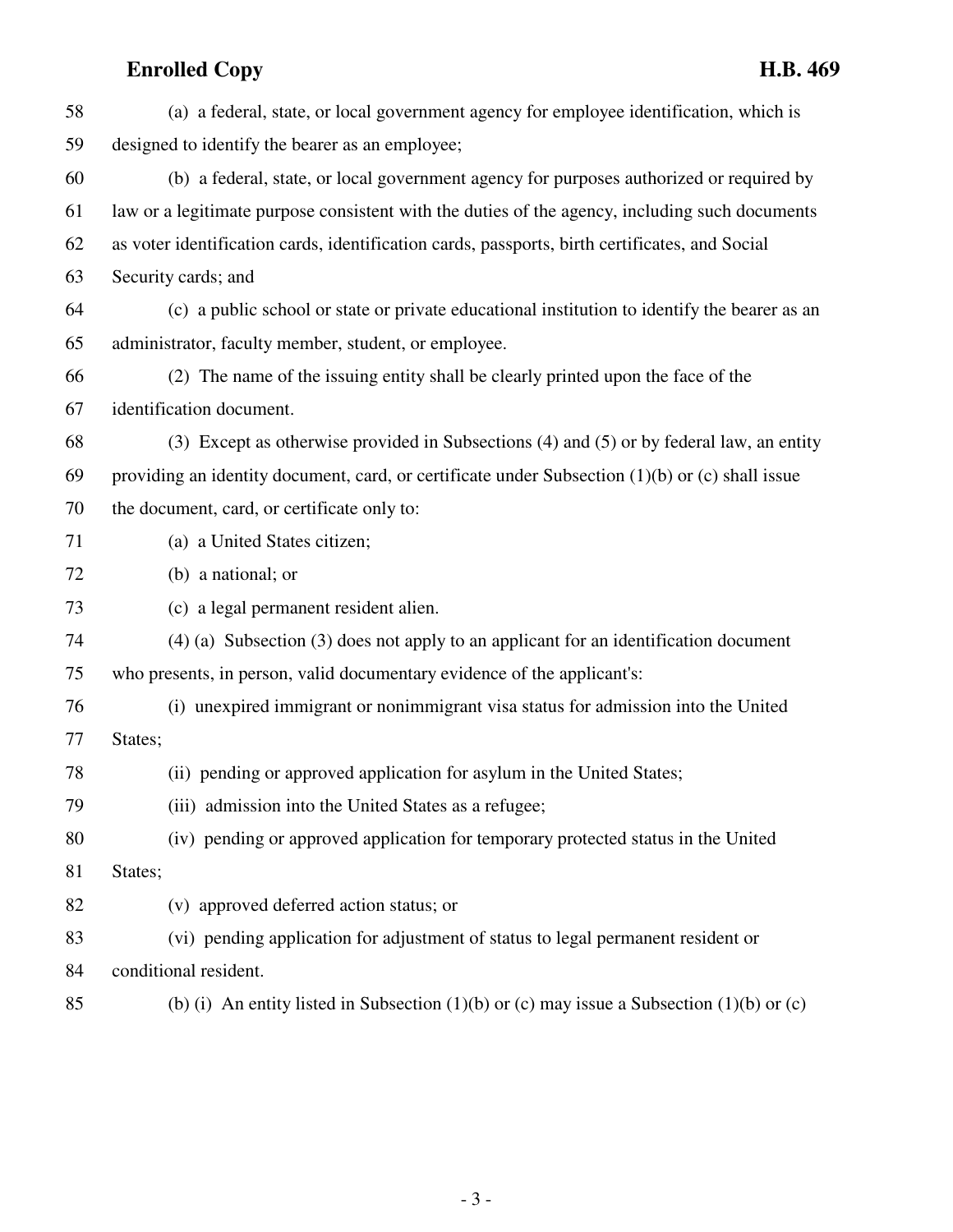86 identification document to an applicant who satisfies the requirements of Subsection (4)(a).

- 87 (ii) Except as otherwise provided by federal law, the document is valid only:
- 88 (A) during the period of time of the individual's authorized stay in the United States; or
- 89 (B) for one year from the date of issuance if there is no definite end to the individual's 90 period of authorized stay.
- 91 (iii) An entity issuing an identification document under this Subsection (4) shall clearly 92 indicate on the document:
- 93 (A) that it is temporary; and
- 94 (B) its expiration date.

95 (c) An individual may renew a document issued under this Subsection (4) only upon 96 presentation of valid documentary evidence that the status by which the individual originally 97 qualified for the identification document has been extended by the United States Citizenship 98 and Immigration Services or other authorized agency of the United States Department of 99 Homeland Security.

- 100 (5) (a) Subsection (3) does not apply to an identification document issued under 101 Subsection (1)(c) that:
- 102 (i) is only valid for use on the educational institution's campus or facility; and
- 103 (ii) includes a statement of the restricted use conspicuously printed upon the face of the 104 identification document.
- 105 (b) Subsection (3) does not apply to a license certificate, driving privilege card, or 106 identification card issued or renewed under Title 53, Chapter 3, Uniform Driver License Act.
- 107 (c) Subsection (3) does not apply to a public transit pass issued by a public transit 108 district as defined in Title 17B, Chapter 2a, Part 8, Public Transit District Act, that:
- 109 (i) is only valid for use on the public transit system; and
- 110 (ii) includes a statement of the restricted use conspicuously printed on the face of the 111 public transit pass.
- - 112 (d) Subsection (3) does not apply to a permit issued under Chapter 12, Utah Pilot 113 Sponsored Resident Immigrant Program Act.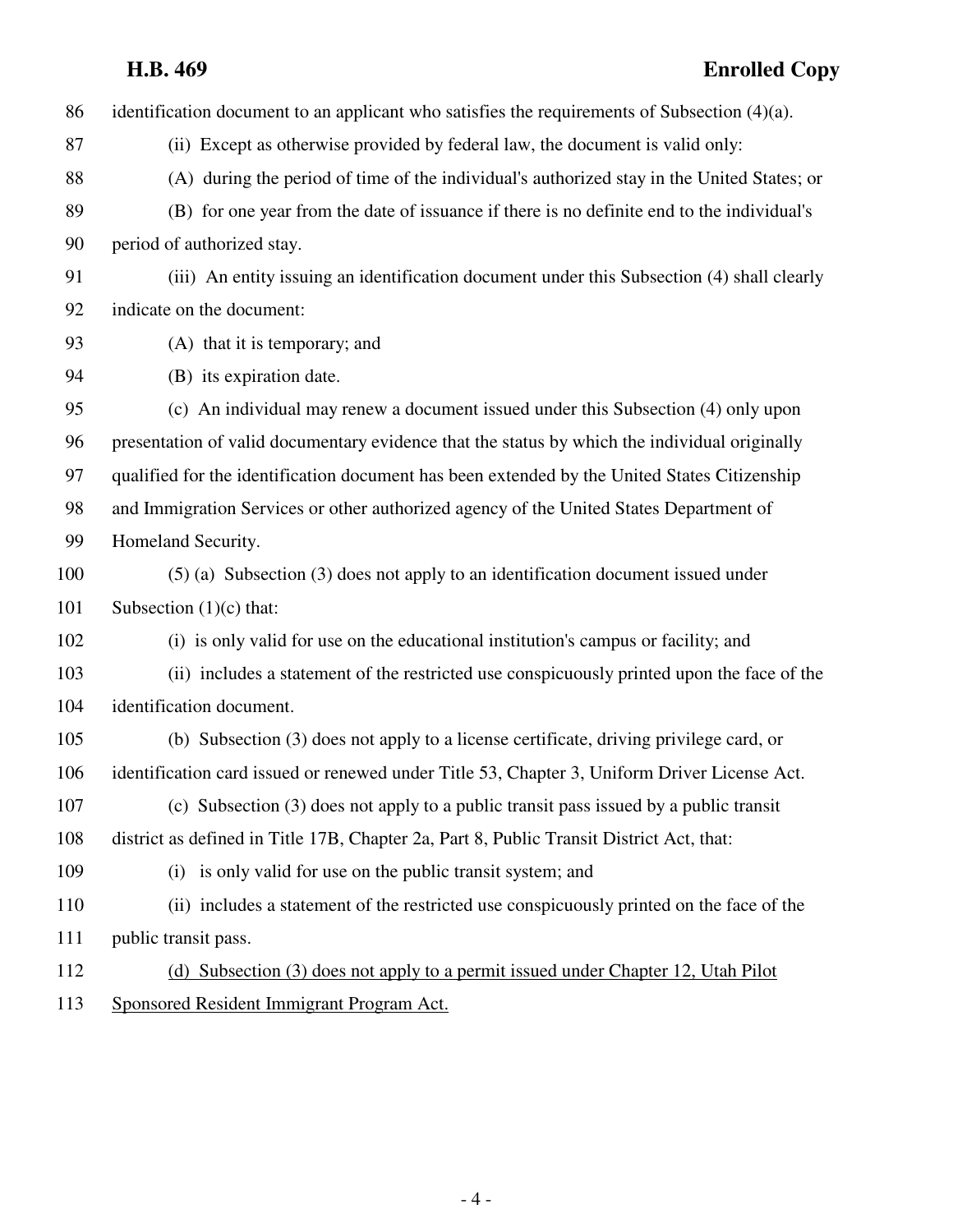| 114 | (6) This section shall be enforced without regard to race, religion, gender, ethnicity, or    |
|-----|-----------------------------------------------------------------------------------------------|
| 115 | national origin.                                                                              |
| 116 | Section 2. Section 63G-12-101 is enacted to read:                                             |
| 117 | <b>CHAPTER 12. UTAH PILOT SPONSORED RESIDENT IMMIGRANT</b>                                    |
| 118 | <b>PROGRAM ACT</b>                                                                            |
| 119 | <b>Part 1. General Provisions</b>                                                             |
| 120 | 63G-12-101. Title.                                                                            |
| 121 | This chapter is known as the "Utah Pilot Sponsored Resident Immigrant Program Act."           |
| 122 | Section 3. Section 63G-12-102 is enacted to read:                                             |
| 123 | 63G-12-102. Definitions.                                                                      |
| 124 | (1) "Department" means the Department of Public Safety created in Section 53-1-103.           |
| 125 | $(2)$ (a) "Foreign national," except as provided in Subsection $(2)(b)$ , means an individual |
| 126 | who is a citizen of a foreign country.                                                        |
| 127 | (b) "Foreign national" does not include an individual who is in the United States, but        |
| 128 | who is not lawfully present in any of the states of the United States.                        |
| 129 | (3) "Permit" means an identification permit issued in accordance with Section                 |
| 130 | 63G-12-204.                                                                                   |
| 131 | (4) "Program" means the Utah Pilot Sponsored Resident Immigrant Program created in            |
| 132 | Section 63G-12-201.                                                                           |
| 133 | (5) "Resident immigrant" means an individual who:                                             |
| 134 | (a) is a foreign national; and                                                                |
| 135 | (b) is accepted into the program in accordance with Section 63G-12-202.                       |
| 136 | (6) "Sponsor" means an individual who agrees to sponsor a foreign national under the          |
| 137 | program in accordance with Section 63G-12-203.                                                |
| 138 | Section 4. Section 63G-12-201 is enacted to read:                                             |
| 139 | Part 2. Utah Pilot Sponsored Resident Immigrant Program                                       |
| 140 | 63G-12-201. Creation of program.                                                              |
| 141 | (1) (a) The governor shall create a program known as the "Utah Pilot Sponsored                |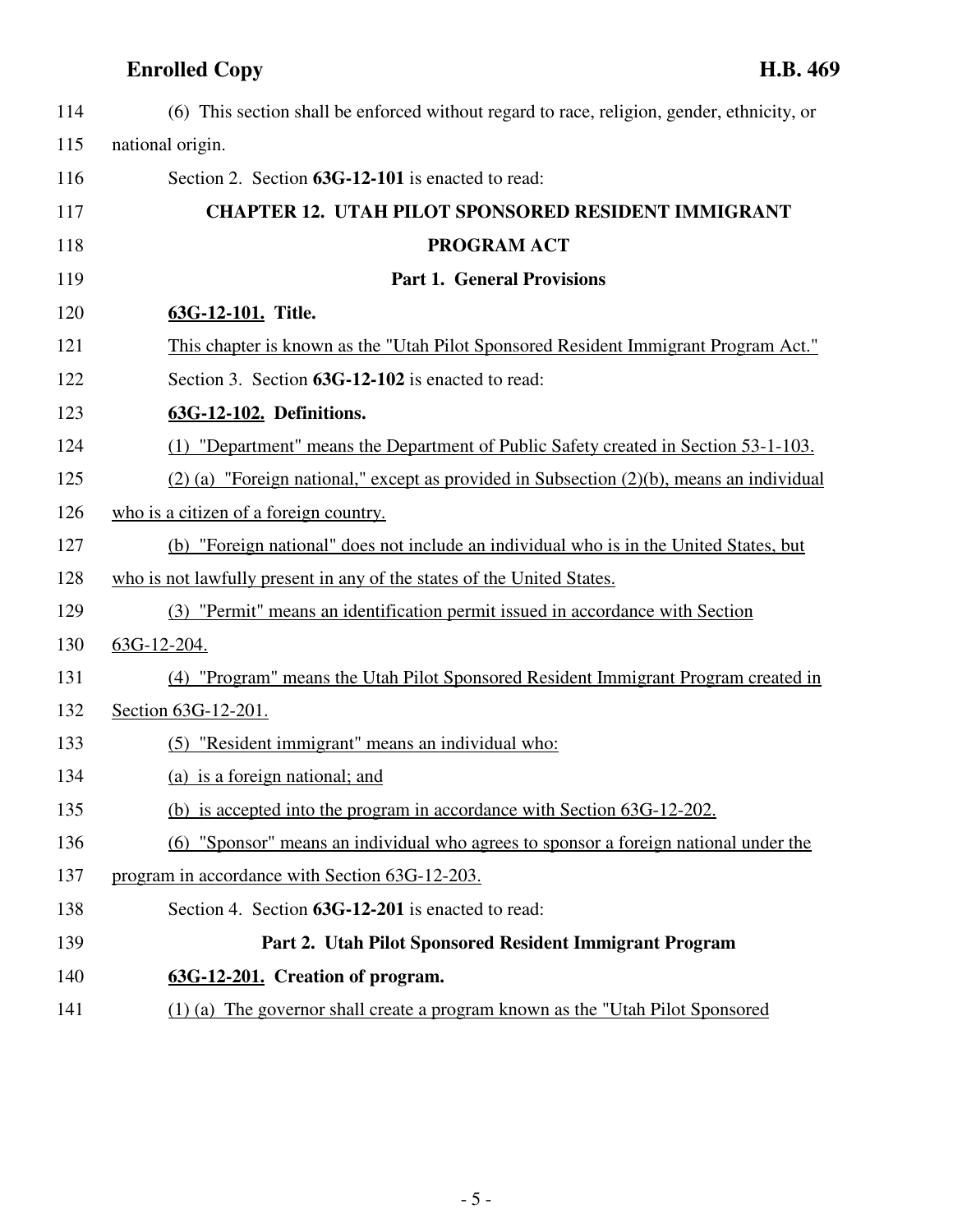| 142 | Resident Immigrant Program":                                                                       |
|-----|----------------------------------------------------------------------------------------------------|
| 143 | (i) that is consistent with this chapter; and                                                      |
| 144 | (ii) under which a resident immigrant may reside, work, and study in Utah, except that             |
| 145 | the program may not permit a resident immigrant to travel outside of the state except as           |
| 146 | provided in Subsection 63G-12-206(1).                                                              |
| 147 | (b) The governor shall:                                                                            |
| 148 | (i) begin implementation of the program by no later than July 1, 2013; and                         |
| 149 | (ii) end operation of the program on June 30, 2018.                                                |
| 150 | (c) Under the program, the governor may facilitate transport to Utah for a foreign                 |
| 151 | national who has been accepted into the program.                                                   |
| 152 | (d) The governor may recommend legislation to the Legislature to address how a                     |
| 153 | resident immigrant is to be treated under statutes that relate to an alien.                        |
| 154 | (2) The department shall administer the program, except to the extent that the governor            |
| 155 | delegates a power or duty under the program to another state agency. Subject to Subsection         |
| 156 | (3), the department may make rules in accordance with Chapter 3, Utah Administrative               |
| 157 | Rulemaking Act, to implement the program to the extent expressly provided for in this chapter.     |
| 158 | (3) The governor may act by executive order whenever the department is authorized to               |
| 159 | make rules under this chapter. If there is a conflict between a rule made by the department and    |
| 160 | an executive order of the governor, the executive order governs.                                   |
| 161 | Section 5. Section 63G-12-202 is enacted to read:                                                  |
| 162 | 63G-12-202. Approval as a resident immigrant -- Ineligibility.                                     |
| 163 | (1) To be considered for approval as a resident immigrant for purposes of the program.             |
| 164 | a foreign national shall:                                                                          |
| 165 | (a) file an application with the department;                                                       |
| 166 | (b) at the time of filing the application be living outside of the United States;                  |
| 167 | (c) pass a health and background screening;                                                        |
| 168 | (d) provide evidence that the foreign national has not been convicted of, pled guilty to,          |
| 169 | pled no contest to, pled guilty in a similar manner to, or resolved by diversion or its equivalent |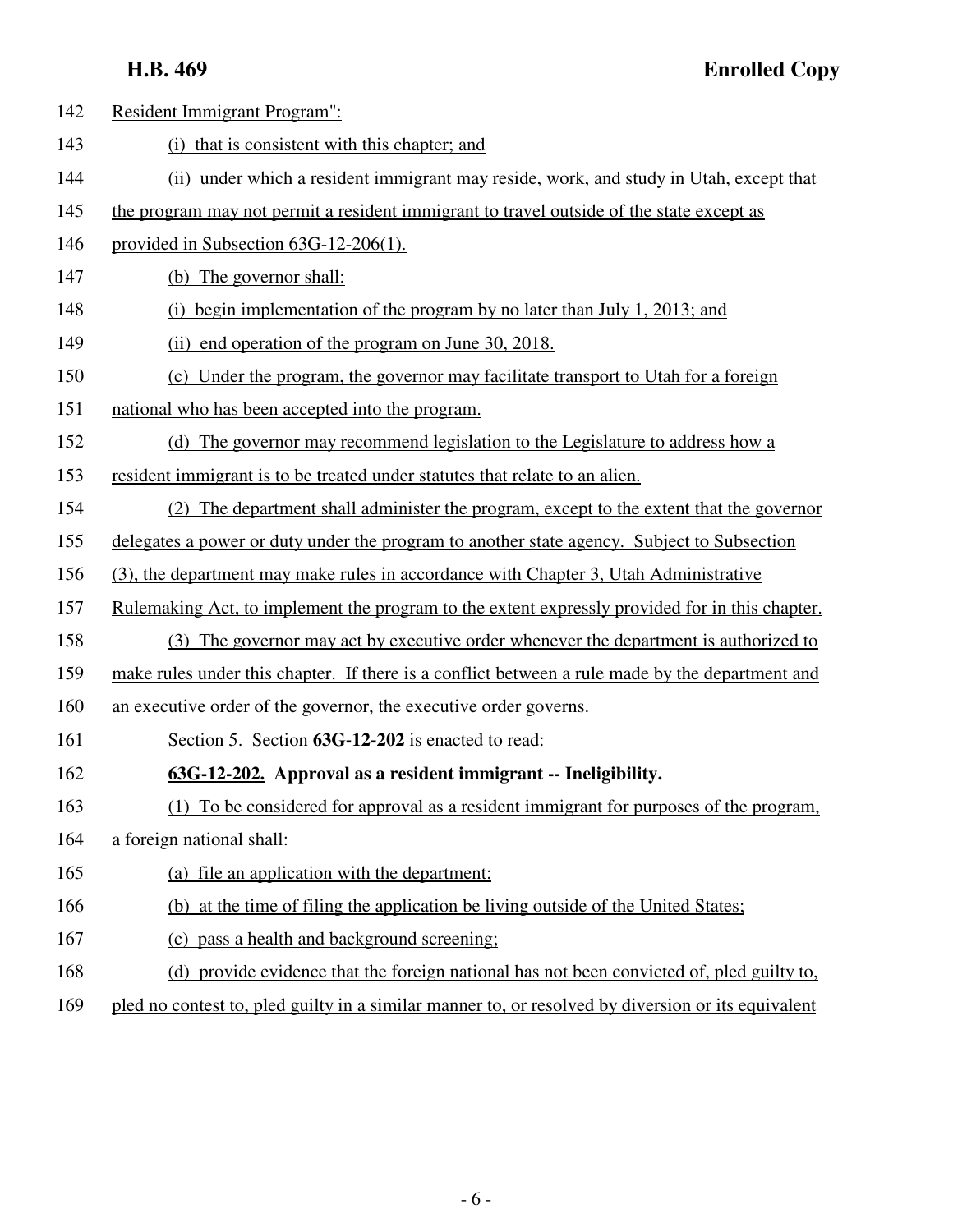| 170 | to a felony or class A misdemeanor;                                                          |
|-----|----------------------------------------------------------------------------------------------|
| 171 | (e) file proof of sponsorship by a sponsor who meets the requirements of Section             |
| 172 | $63G-12-203$ ; and                                                                           |
| 173 | (f) pay a fee established by the department in accordance with Section 63J-1-504.            |
| 174 | (2) A foreign national is ineligible for the program if the individual:                      |
| 175 | (a) is in the United States at the time of application for the program; or                   |
| 176 | (b) is a citizen of a country:                                                               |
| 177 | (i) designated by the United States State Department as a state sponsor of terrorism in      |
| 178 | accordance with section 6(j) of the Export Administration Act, section 40 of the Arms Export |
| 179 | Control Act, and section 620A of the Foreign Assistance Act;                                 |
| 180 | (ii) against which the United States has declared war; or                                    |
| 181 | (iii) against which the United States has imposed sanctions as listed under a sanctions      |
| 182 | program of the Office of Foreign Assets Control within the United States Department of       |
| 183 | Treasury.                                                                                    |
| 184 | (3) A foreign national may appeal the denial of participation in the program as a            |
| 185 | resident immigrant in accordance with Chapter 4, Administrative Procedures Act.              |
| 186 | $(4)$ (a) The department, in consultation with the governor, shall make rules in             |
| 187 | accordance with Chapter 3, Utah Administrative Rulemaking Act, that provide:                 |
| 188 | (i) what constitutes passing a health screening to be eligible to be accepted into the       |
| 189 | program, except at a minimum to be eligible to participate in the program an individual may  |
| 190 | not have a medical condition that would make the individual inadmissible for public health   |
| 191 | grounds under 8 U.S.C. Sec. 1182;                                                            |
| 192 | (ii) what constitutes a background screening to be eligible to be accepted into the          |
| 193 | program;                                                                                     |
| 194 | (iii) what constitutes proof of sponsorship to be provided by the foreign national;          |
| 195 | the term for which a foreign national is considered a resident immigrant; and<br>(iv)        |
| 196 | the process of obtaining a resident immigrant permit under Section 63G-12-204.<br>(v)        |
| 197 | (b) When making a rule under this section, the department shall use federal standards        |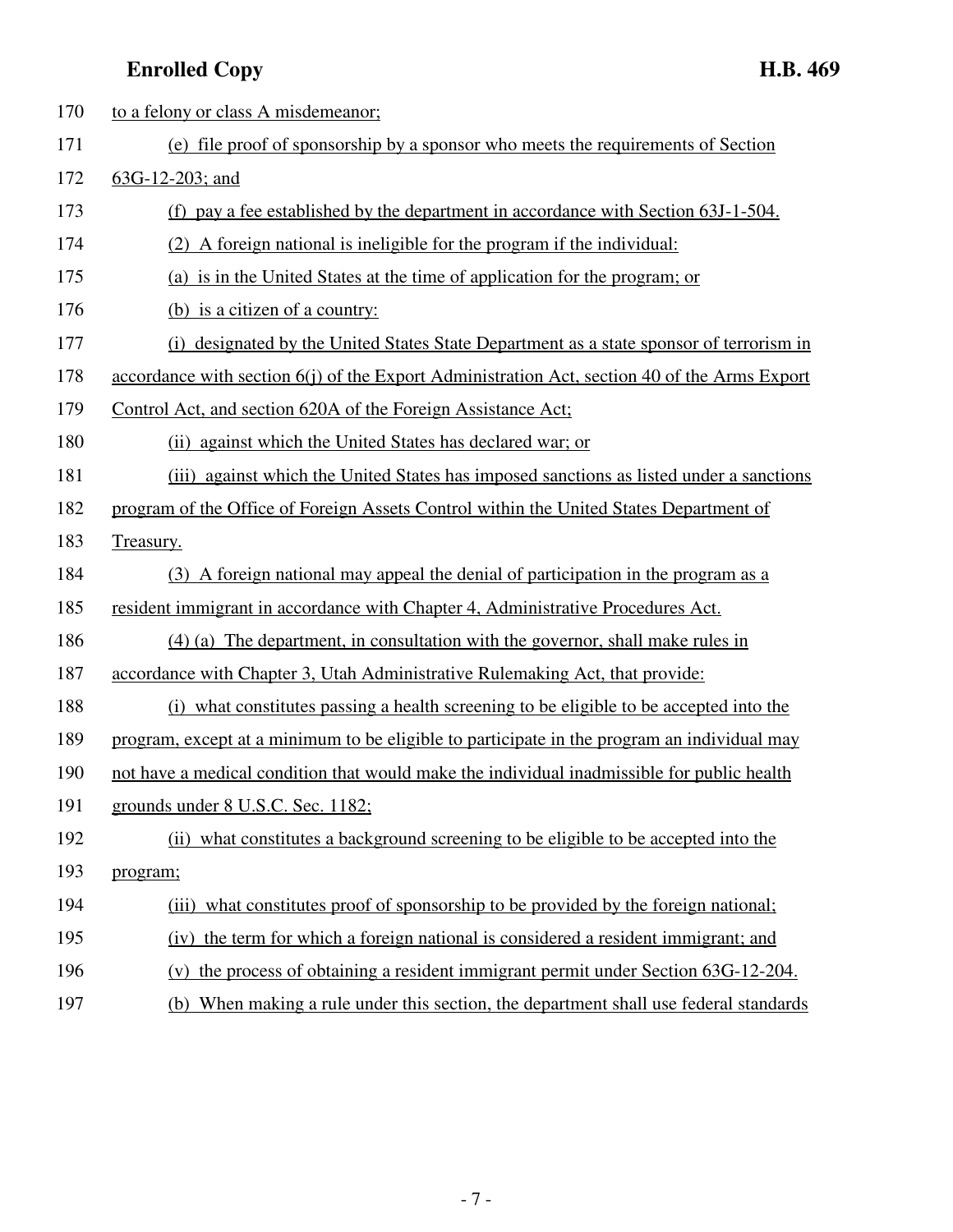| 198 | as a guideline to avoid unnecessary duplication and additional costs.                              |
|-----|----------------------------------------------------------------------------------------------------|
| 199 | Section 6. Section 63G-12-203 is enacted to read:                                                  |
| 200 | 63G-12-203. Sponsorship.                                                                           |
| 201 | (1) (a) An individual who is a United States citizen and a resident of Utah may sponsor            |
| 202 | a foreign national as a resident immigrant by agreeing to assume financial responsibility for the  |
| 203 | foreign national in accordance with this section.                                                  |
| 204 | (b) An individual described in Subsection $(1)(a)$ may sponsor:                                    |
| 205 | (i) two individual foreign nationals; or                                                           |
| 206 | (ii) each individual in an association of individuals:                                             |
| 207 | (A) who live in the same dwelling, sharing its furnishings, facilities, accommodations,            |
| 208 | and expenses;                                                                                      |
| 209 | (B) who are relatives of each other; and                                                           |
| 210 | (C) at least one of whom is a parent.                                                              |
| 211 | (2) The department by rule made in accordance with Chapter 3, Utah Administrative                  |
| 212 | Rulemaking Act, shall establish eligibility requirements to be a sponsor, except that at a         |
| 213 | minimum the eligibility requirements shall require that the sponsor:                               |
| 214 | (a) prove an income level at or above 125% of the federal poverty level; or                        |
| 215 | (b) meet an alternative test created by the department that considers assets as well as            |
| 216 | income.                                                                                            |
| 217 | (3) (a) The department by rule made in accordance with Chapter 3, Utah                             |
| 218 | Administrative Rulemaking Act, shall define what constitutes an assumption of financial            |
| 219 | responsibility for a resident immigrant, except that at a minimum the rules shall require that the |
| 220 | sponsor agrees:                                                                                    |
| 221 | (i) to accept responsibility for any financial liability a foreign national incurs while           |
| 222 | participating in the program:                                                                      |
| 223 | (ii) to an assumption of financial responsibility for the foreign national that is                 |
| 224 | equivalent to the financial responsibility that a parent has for a dependent child; and            |
| 225 | that the state may consider the sponsor's income and assets to be available for the<br>(iii)       |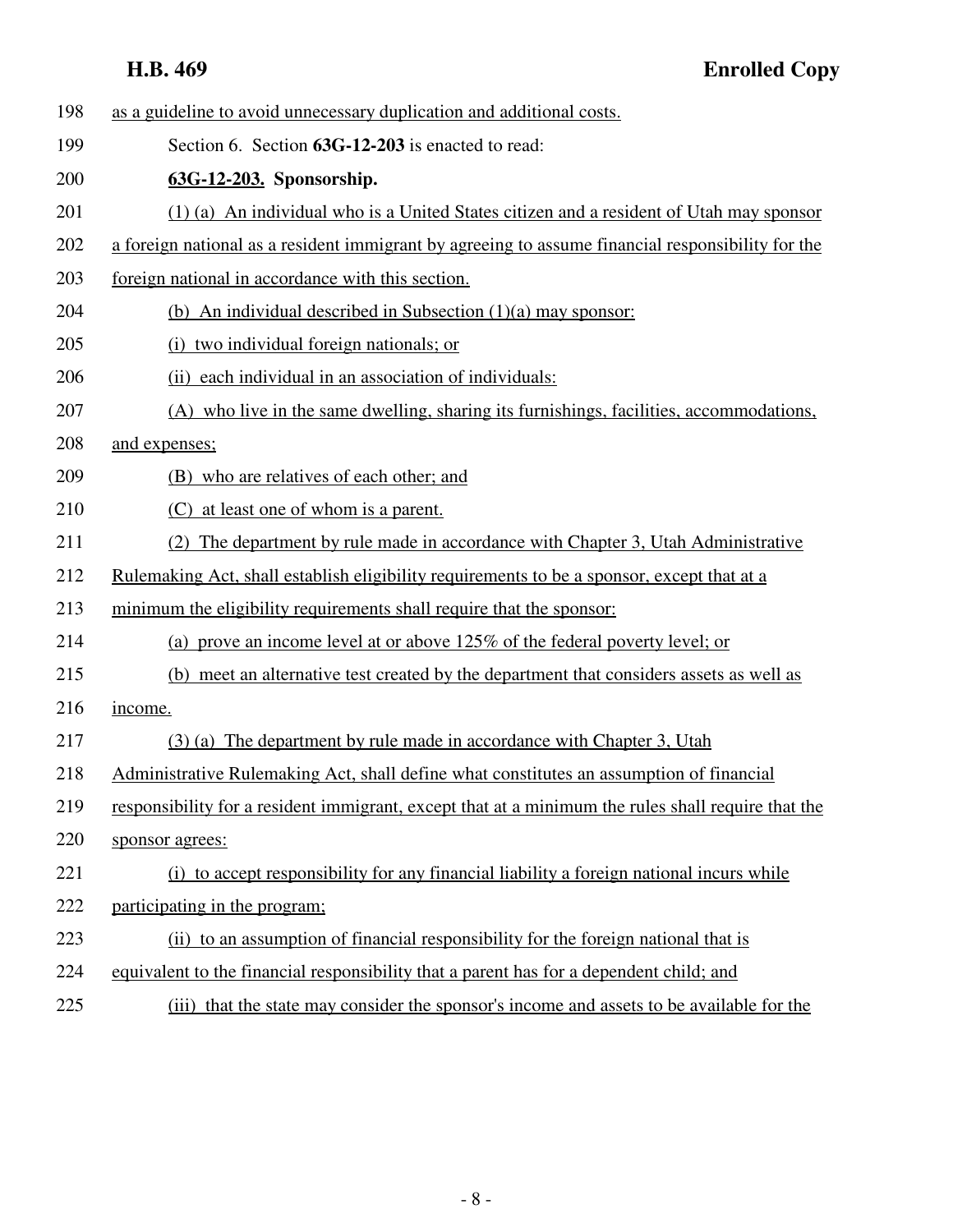| 226 | support of the resident immigrant sponsored by the sponsor.                                        |
|-----|----------------------------------------------------------------------------------------------------|
| 227 | (b) A sponsor violates this chapter if the sponsor fails to pay a financial liability of a         |
| 228 | resident immigrant that is not paid by the resident immigrant and that is subject to the sponsor's |
| 229 | assumption of financial responsibility for the resident immigrant.                                 |
| 230 | $(4)$ (a) To terminate the sponsorship of a resident alien, an individual shall:                   |
| 231 | (i) notify the department; and                                                                     |
| 232 | (ii) provide evidence satisfactory to the department that the resident alien no longer             |
| 233 | resides in the United States.                                                                      |
| 234 | (b) A sponsorship is terminated the day on which the department certifies that the                 |
| 235 | sponsor has complied with Subsection $(4)(a)$ .                                                    |
| 236 | (5) A sponsor shall prove to the satisfaction of the department that a resident                    |
| 237 | immigrant leaves the United States if:                                                             |
| 238 | (a) the resident alien is disqualified from the program; or                                        |
| 239 | (b) the sponsor terminates sponsorship.                                                            |
| 240 | Section 7. Section 63G-12-204 is enacted to read:                                                  |
| 241 | 63G-12-204. Resident immigrant permit.                                                             |
| 242 | (1) The department shall:                                                                          |
| 243 | (a) create a resident immigrant permit to be issued to an individual who is a resident             |
| 244 | immigrant that:                                                                                    |
| 245 | (i) is of impervious material that is resistant to wear or damage; and                             |
| 246 | (ii) minimizes the risk that the permit may be forged, falsified, or counterfeited; and            |
| 247 | (b) ensure that a permit:                                                                          |
| 248 | (i) includes a photograph of the individual to whom the permit is issued;                          |
| 249 | (ii) prominently states the day on which the permit expires;                                       |
| 250 | (iii) prominently states the type of permit; and                                                   |
| 251 | (iv) includes a unique identifier.                                                                 |
| 252 | The department shall establish the fee under Section 63G-12-202 to be adequate to<br>(2)           |
|     |                                                                                                    |

253 pay the costs incurred to issue a permit.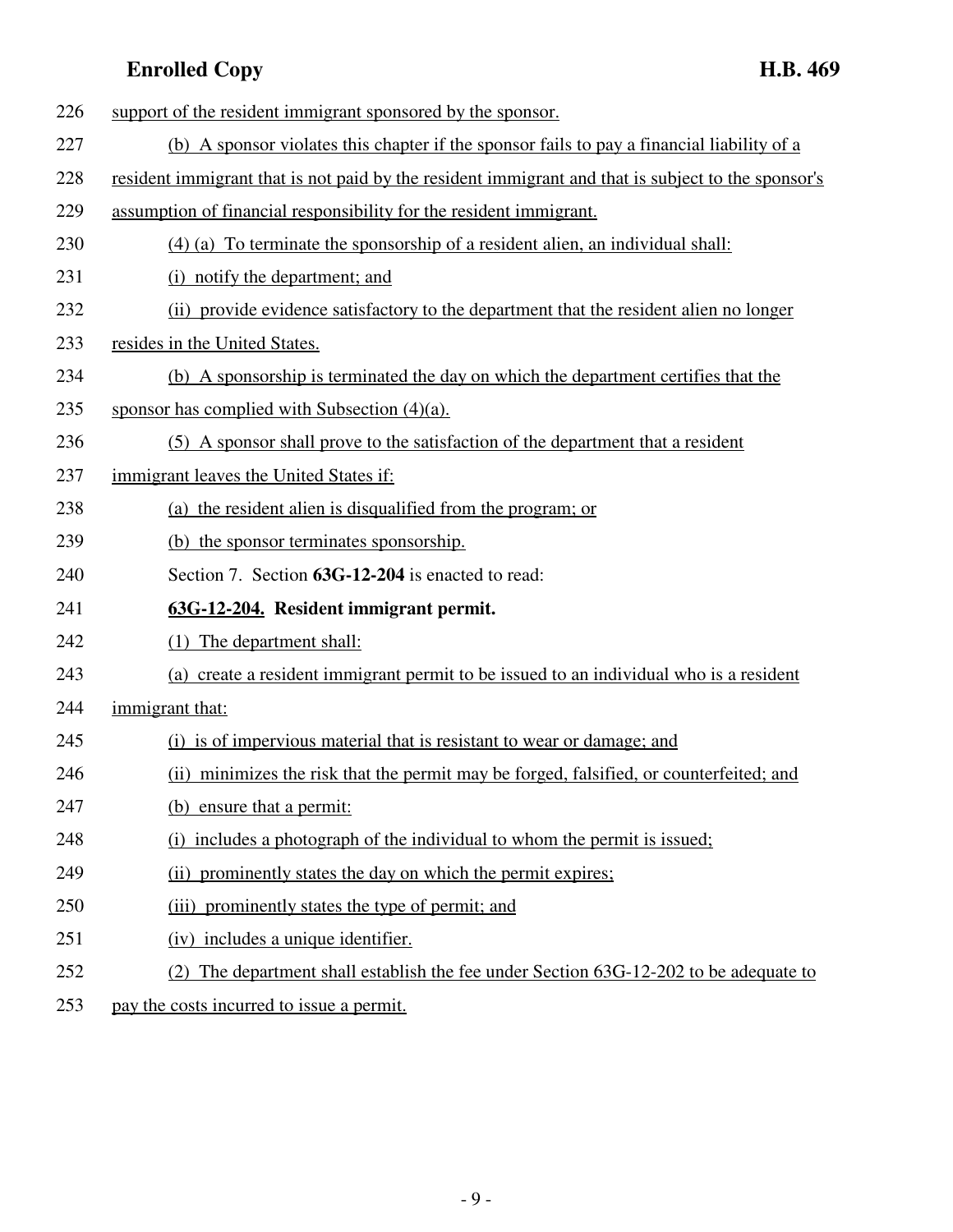**H.B. 469 Enrolled Copy**

| 254 | Section 8. Section 63G-12-205 is enacted to read:                                              |
|-----|------------------------------------------------------------------------------------------------|
| 255 | 63G-12-205. Employment and taxation obligations under the program.                             |
| 256 | (1) A person in the state may employ a resident immigrant.                                     |
| 257 | (2) A resident immigrant, or a resident immigrant's employer, shall pay all income             |
| 258 | taxes and employment taxes, fees, or charges in accordance with the program.                   |
| 259 | (3) (a) The State Tax Commission shall, by rule made in accordance with Chapter 3,             |
| 260 | Utah Administrative Rulemaking Act, provide a means that is effective as of the day on which   |
| 261 | the governor begins implementation of the program under which a person who receives            |
| 262 | services from a resident immigrant to withhold from compensation paid to the resident          |
| 263 | immigrant an amount to be determined by State Tax Commission rule that, as closely as          |
| 264 | possible, equals the income taxes that would be withheld under state law if the resident       |
| 265 | immigrant were an employee with a Social Security number.                                      |
| 266 | (b) The rules described in Subsection $(3)(a)$ shall be substantially similar to Title 59,     |
| 267 | Chapter 10, Part 4, Withholding of Tax.                                                        |
| 268 | (c) As part of the program the governor shall provide a method by which there is               |
| 269 | collected and remitted to the federal government the money collected that is equivalent to the |
| 270 | income and employment taxes that would be withheld under federal law if a resident immigrant   |
| 271 | were an employee with a Social Security number.                                                |
| 272 | Section 9. Section 63G-12-206 is enacted to read:                                              |
| 273 | 63G-12-206. Restrictions on activities of resident immigrant.                                  |
| 274 | $(1)$ (a) A resident immigrant may not travel outside of the state without the express         |
| 275 | written approval of the department.                                                            |
| 276 | (b) The department shall by rule, made in accordance with Chapter 3, Utah                      |
| 277 | Administrative Rulemaking Act, provide a process by which a person obtains approval to         |
| 278 | travel as required by Subsection $(1)(a)$ .                                                    |
| 279 | The department may by rule, made in accordance with Chapter 3, Utah<br>(2)                     |
| 280 | Administrative Rulemaking Act, impose other requirements to maintain the status of a resident  |
| 281 | immigrant that are consistent with this chapter.                                               |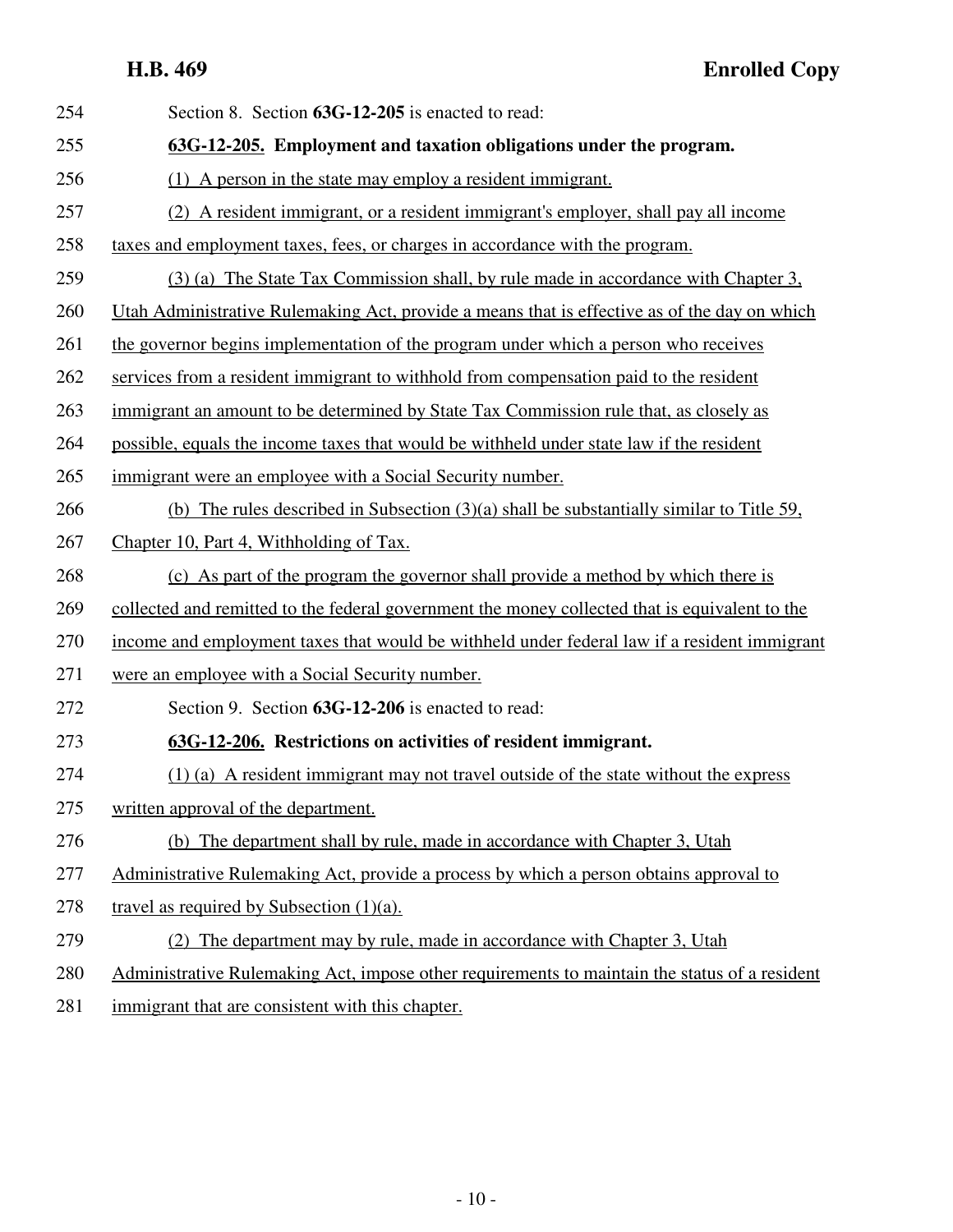| 282 | Section 10. Section 63G-12-301 is enacted to read:                                               |
|-----|--------------------------------------------------------------------------------------------------|
| 283 | Part 3. Enforcement                                                                              |
| 284 | 63G-12-301. Disqualification from program.                                                       |
| 285 | (1) A resident immigrant is disqualified from the program if after becoming a resident           |
| 286 | immigrant the individual:                                                                        |
| 287 | (a) is convicted of, pleads guilty to, pleads no contest to, pleads guilty in a similar          |
| 288 | manner to, or is resolved by diversion or its equivalent to a felony or class A misdemeanor; or  |
| 289 | (b) violates the terms and restrictions of the program.                                          |
| 290 | (2) In accordance with Chapter 4, Administrative Procedures Act, the department may              |
| 291 | bring an action to terminate a resident immigrant's participation in the program for a violation |
| 292 | described in Subsection (1).                                                                     |
| 293 | Section 11. Section 63G-12-302 is enacted to read:                                               |
| 294 | 63G-12-302. Penalties on sponsors.                                                               |
| 295 | In accordance with Chapter 4, Administrative Procedures Act, the department may:                 |
| 296 | (1) impose a fine on a sponsor who violates Subsection $63G-12-203(5)$ not to exceed             |
| 297 | $$5,000;$ and                                                                                    |
| 298 | (2) prohibit a sponsor from sponsoring another resident alien for a period of five years         |
| 299 | for a violation described in Subsection $63G-12-203(3)(b)$ .                                     |
| 300 | Section 12. Coordinates H.B. 469 with H.B. 497 -- Substantive amendments.                        |
| 301 | If this H.B. 469 and H.B. 497, Utah Illegal Immigration Enforcement Act, both pass, it           |
| 302 | is the intent of the Legislature that the Office of Legislative Research and General Counsel     |
| 303 | make the following changes:                                                                      |
| 304 | (1) delete the "or" at the end of Subsection 76-9-1004(1)(c) enacted in H.B. $497$ ;             |
| 305 | (2) delete the "." and insert "; or" at the end of Subsection $76-9-1004(1)(d)$ enacted in       |
| 306 | H.B. 497;                                                                                        |
| 307 | (3) insert a new Subsection $(1)(e)$ in Section 76-9-1004 enacted in H.B. 497 that reads:        |
| 308 | "(e) a valid resident immigrant permit issued under Section 63G-12-204."; and                    |
| 309 | (4) insert a new Subsection (6) in Section 76-10-2901 amended in H.B. 497 that reads:            |